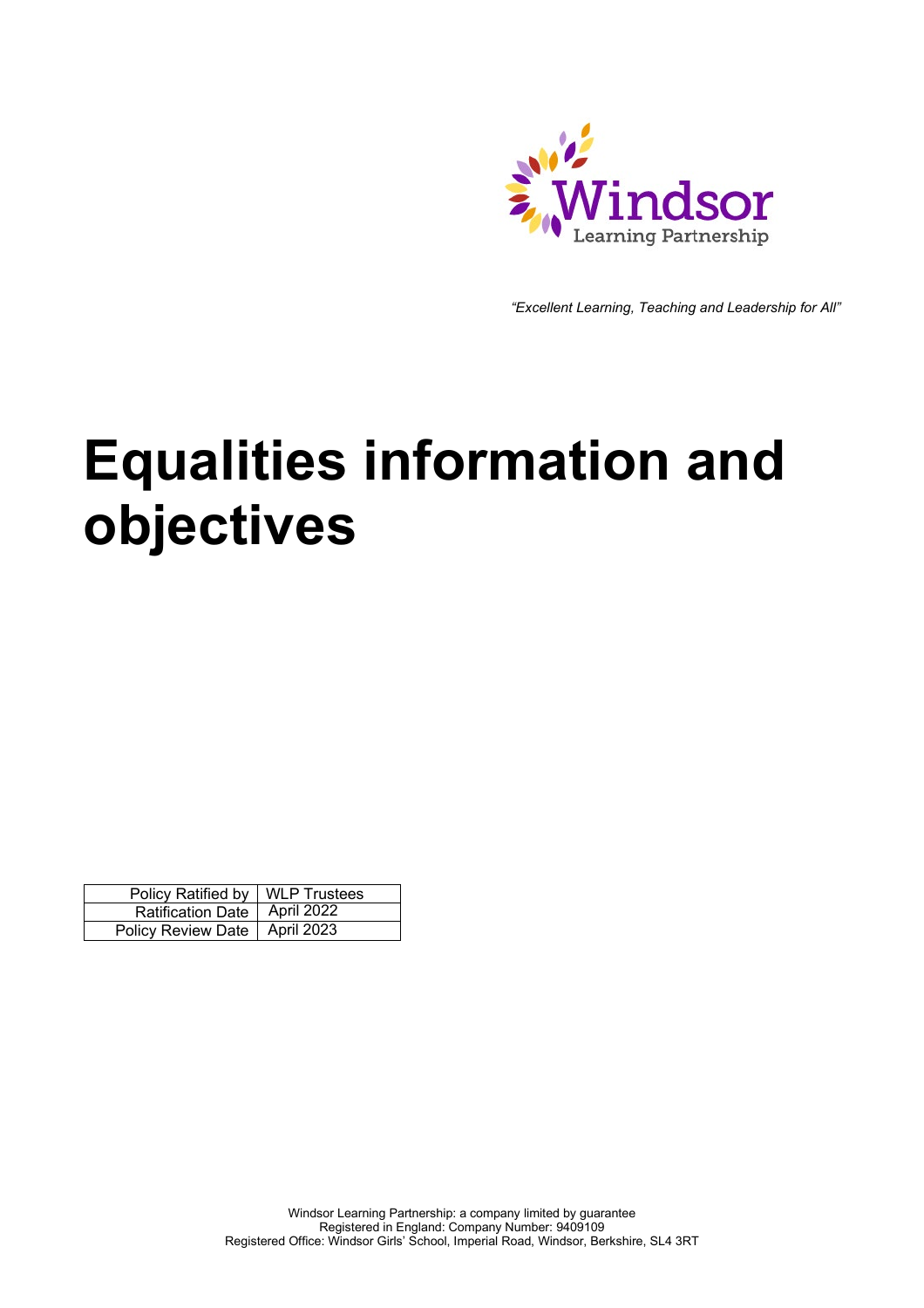

## **1. Introduction**

Windsor Learning Partnership is committed to ensuring equality of opportunity in line with the Equality Act 2010. We recognise that groups have suffered disadvantage because of their characteristics and we strive to reduce disadvantages, discrimination, and inequalities of opportunity, and promote diversity in terms of our students, our workforce, and the communities in which we work.

We encourage our students to achieve their very best potential. Where students experience barriers to their success we will look for effective strategies to address these in a sensitive and sympathetic way. We teach our students the importance of equality and what forms discrimination can take and the impact that it can have. We also encourage our students to make their own commitment to promoting equality.

Windsor Learning Partnership will fulfil its statutory Public Sector Equality Duty to consider the needs of students and their families, employees, governors visitors and contracted service providers in terms of:

- Eliminating unlawful discrimination, harassment and victimisation and other conduct prohibited by The Act.
- Advancing equality of opportunity between people who share protected characteristics, and those who do not.
- Fostering good relations between people who share a protected characteristic, and those who do not.

The protected characteristics under The Act are:

- Age
- Disability
- Race
- Religion or belief
- Sex
- Sexual orientation
- Gender reassignment
- Marriage or civil partnership
- Pregnancy or maternity

All the protected characteristics are covered by the employment provisions of the Act; however the protected characteristics of age, marriage and civil partnership do not apply to students. It is not a breach of equality law therefore for schools to admit and organise students in age groups.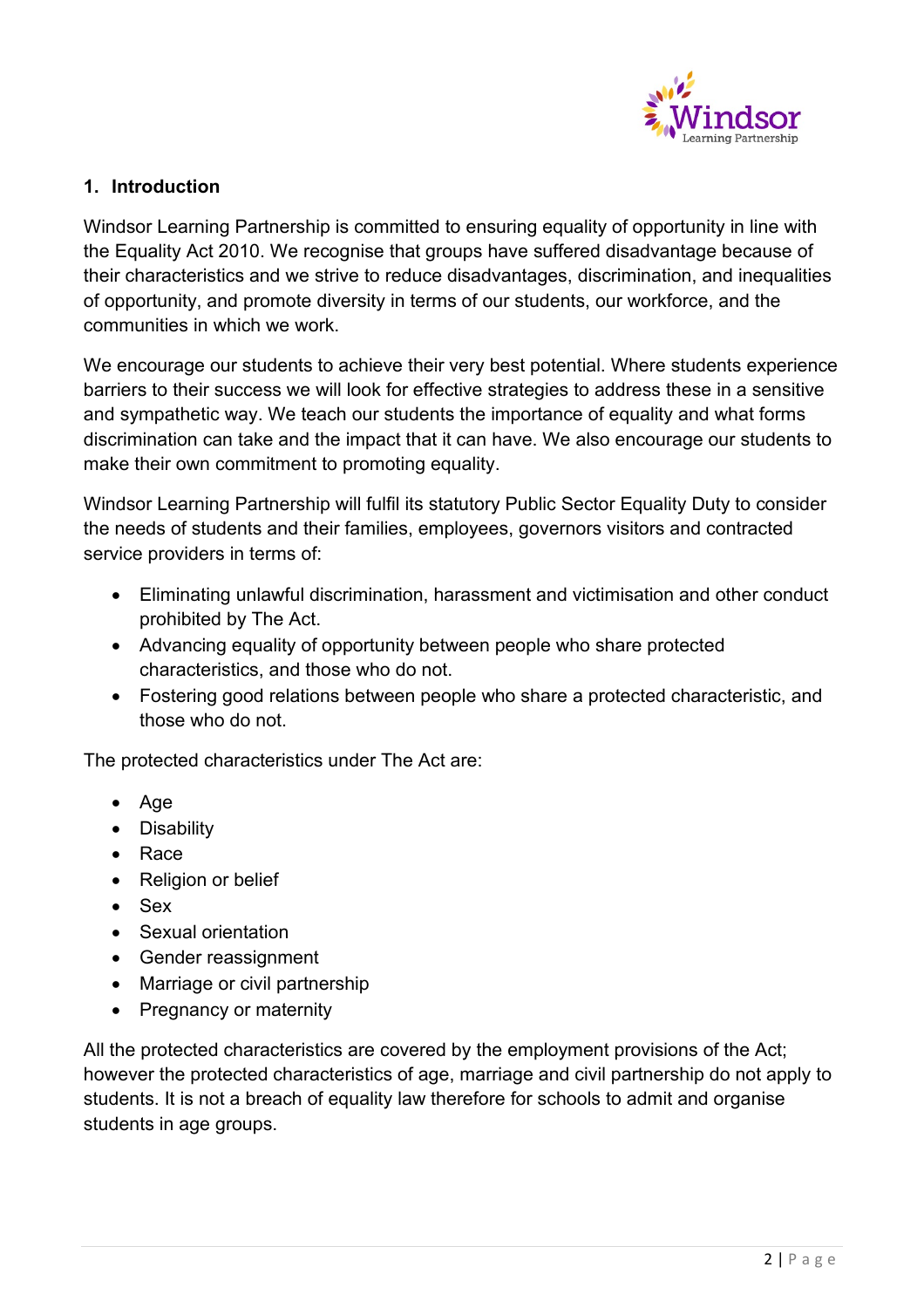

- 2. Eliminating discrimination
	- $\triangleright$  Each school within the Trust is aware of its obligations under the Equality Act 2010 and complies with non-discrimination provisions.
	- $\triangleright$  Staff and governors are reminded regularly of their responsibilities under the Equalities Act.
	- $\triangleright$  Reasonable adjustments will be made to the schools environment to make all activities as accessible and welcoming as possible for students, staff, and visitors.
	- $\triangleright$  Where relevant, policies include reference to the importance of avoiding discrimination and other prohibited content.
	- $\triangleright$  Bullying and prejudice related incidents are carefully monitored and dealt with effectively.
	- $\triangleright$  All appointment panels will give due regard to equality issues ensuring that no one is discriminated against when it comes to recruitment, promotion, or training opportunities.
	- $\triangleright$  To interview all applicants with disabilities who meet the minimum criteria for a job vacancy
	- $\triangleright$  Each school will actively promote equality, diversity, and fundamental British values through the curriculum by creating an environment which demands respect for all.
	- $\triangleright$  Challenge racial inequalities and oppressive racial norms and assumptions.
- 3. Advancing Equality of Opportunity

As set out in the DfE guidance on the Equality Act, each school within Windsor Learning Partnership aims to advance equality of opportunity by:

- $\triangleright$  Removing or minimising disadvantages suffered by people that are connected to a particular characteristic they have.
- $\triangleright$  Encouraging student who have a particular characteristic to participate fully in all activities. ( e.g. encouraging all pupils to be involved in the full range of extracurricular activities)
- $\triangleright$  Publishing attainment data which shows how students with different characteristics are performing.
- $\triangleright$  Taking action to close any gaps in progress or achievement.
- $\triangleright$  Taking positive action, which is proportionate, to address the disadvantage faced by particular groups of children and staff members with protected characteristics, such as targeted support.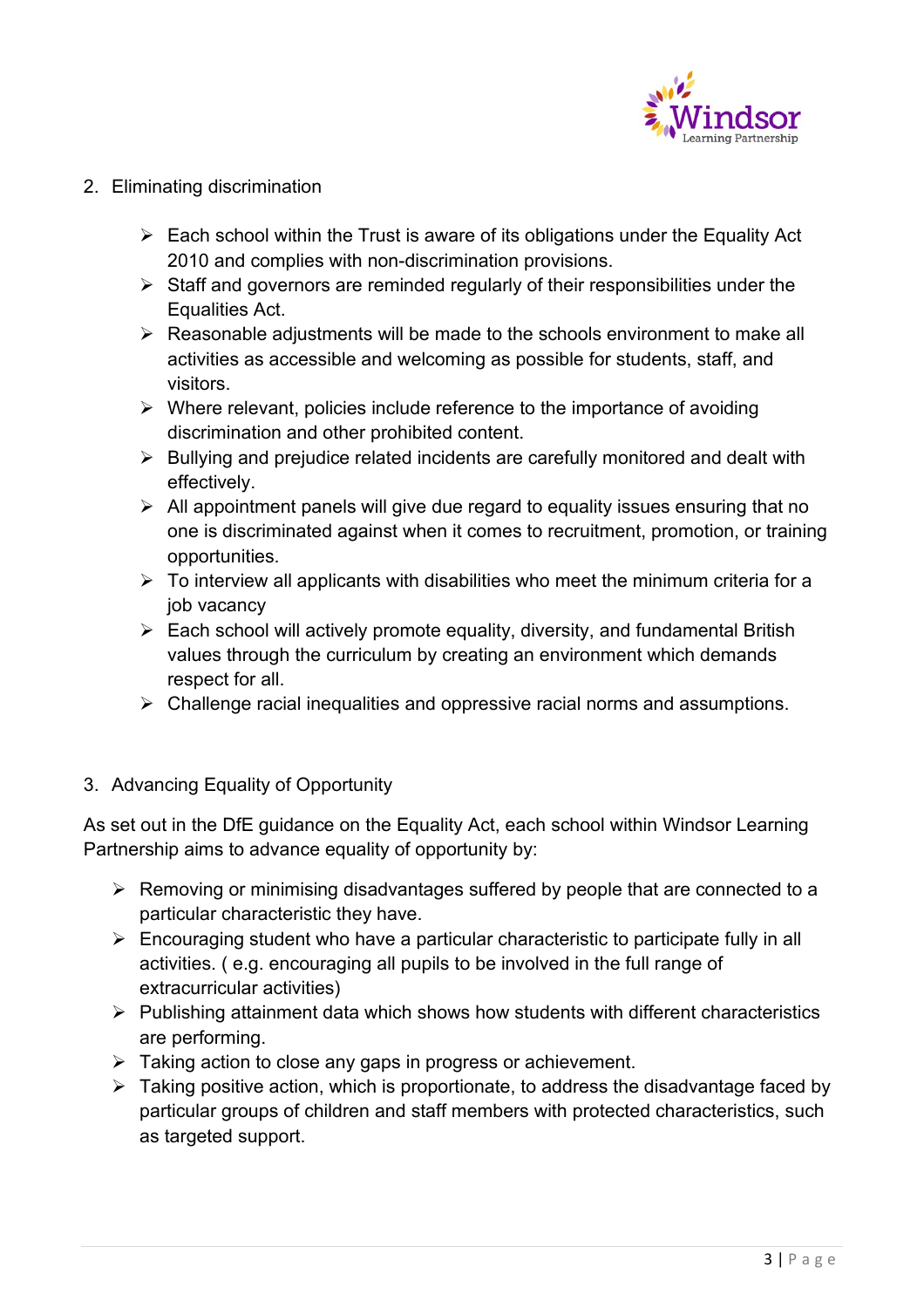

## 4. Fostering good relations

All schools within Windsor Learning Partnership aim to foster good relations between those who share protected characteristics and those who do not share it by:

- $\triangleright$  Promoting tolerance, friendship and understanding of a range of religions and cultures through different aspects of the curriculum. This includes teaching in Religious Education, citizenship, Relationship and sex education (RSE) and health, personal, social, health and economic (PHSE) education, but also activities in other curriculum areas. For example, as part of teaching and learning English, pupils will be introduced to literature from a range of cultures.
- $\triangleright$  Seeking feedback from Student Councils.
- $\triangleright$  Holding assemblies which focus on relevant issues.
- $\triangleright$  Working with our local communities.
- $\triangleright$  Promoting whole school ethos and values which challenge prejudice/based discriminatory language, attitudes, and behaviour.
- $\triangleright$  Review relevant feedback from parents' questionnaires and from parents' evenings, and from issues raised in Annual Reviews or reviews of progress on Individual Education Plans / Personalised Provision Maps, mentoring and support.
- 5. Equality Objectives

The Equality Objectives represent the priorities of Windsor Learning Partnership, and also consider local and national priorities:

- $\triangleright$  To provide school environments that welcome, protect and respect diverse people.
- $\triangleright$  To use performance data to monitor student achievement and respond to variations between groups of learners, subjects, courses and key stages, trends over time and comparisons with other schools. In particular, we will seek to further improve the progress made by boys whilst ensuring that the progress of girls continues to be promoted.
- $\triangleright$  To achieve inclusivity and cohesion between all student groups, through education, understanding and celebration of different cultures, religions, sexualities, and ethnicities.
- $\triangleright$  To challenge stereotypes that can deny opportunities to students through option and careers guidance and extra-curricular activities.
- $\triangleright$  To further develop student and staff wellbeing and positive mental health